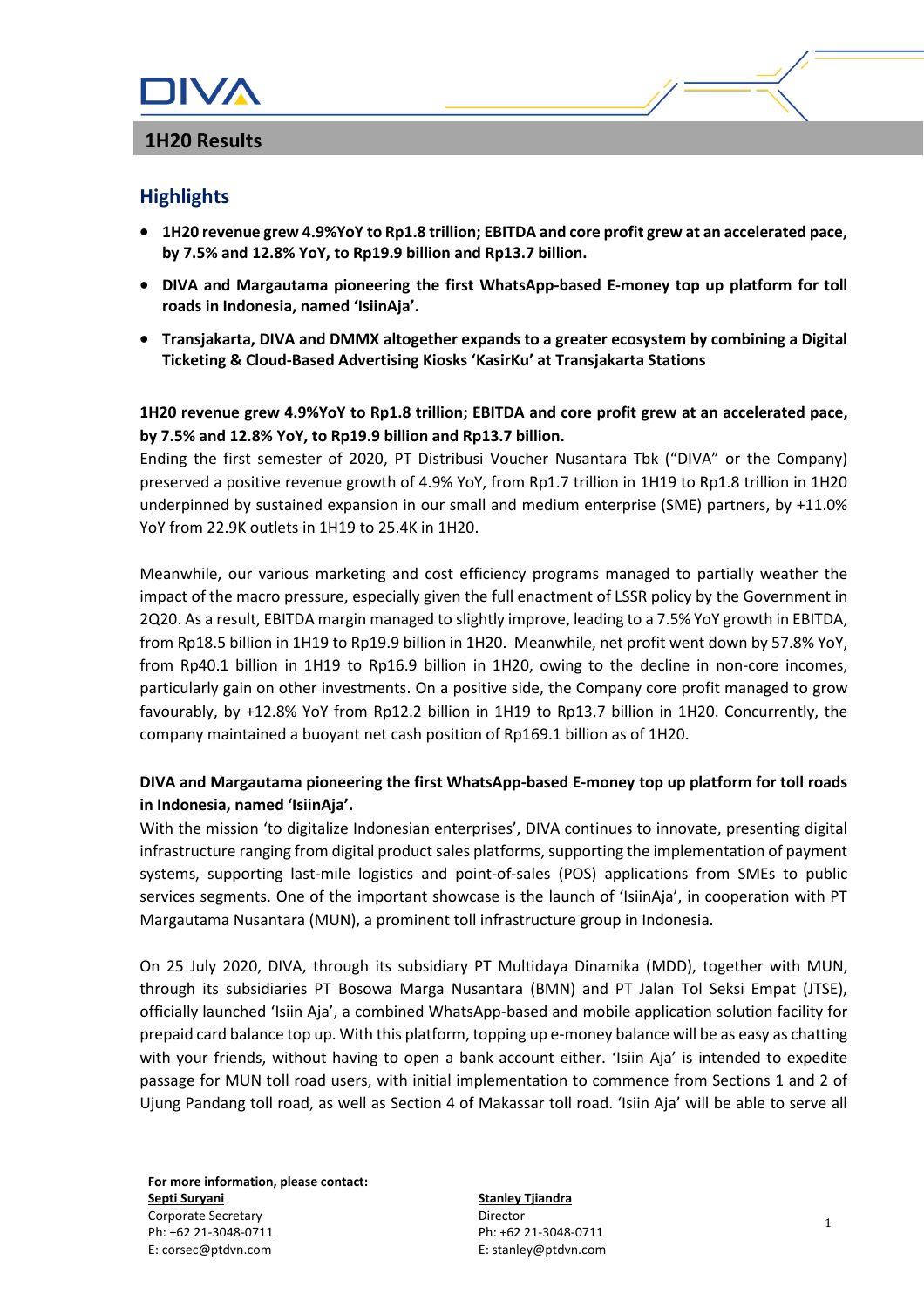

card-based e-money, thus allowing DIVA to expand its coverage to the entire toll road network across Indonesia.

We perceive this as an opportunity to reach out directly to end-customers, enabling top-up e-money access as easy as topping up phone credit, buying tickets and voucher online or paying electricity, BPJS insurance and other routine bills. This go-to-market move is very strategic to DIVA because toll road is a huge market, considering at least 1.6 billion vehicles pass through toll roads in Indonesia every year. This number should continue to grow, as the Ministry of Public Works and Housing (PUPR), through the Indonesia Toll Road Authority (BPJT), is targeting the operation of 4,700 km to 5,200 km of toll roads by 2024, implying an additional 2,500 km of toll roads across the nation.

### **'IsiinAja' launch, in cooperation with PT Margautama Nusantara Group, in Makassar**



Source: Company, MUN

## **Transjakarta, DIVA and DMMX altogether expands to a greater ecosystem by combining a Digital Ticketing & Cloud-Based Advertising Kiosks 'KasirKu' at Transjakarta Stations.**

PT Transportasi Jakarta (Transjakarta) is partnering with DIVA, through its subsidiary MDD, together with PT Digital Mediatama Maxima Tbk (IDX: DMMX), a member of PT M Cash Integrasi Tbk (IDX: MCAS) group, to launch 'KasirKu' digital kiosks, an interactive self-service transaction platform to purchase emoney cards and perform top-up services, among others. It is worth noting that Transjakarta has applied a policy of removing manual top up services and card purchases at all shelter counters to prevent transmission of COVID-19, and replacing them with automatic top up machines.

**For more information, please contact: Septi Suryani** Corporate Secretary Ph: +62 21-3048-0711 E: corsec@ptdvn.com

**Stanley Tjiandra** Director Ph: +62 21-3048-0711 E: stanley@ptdvn.com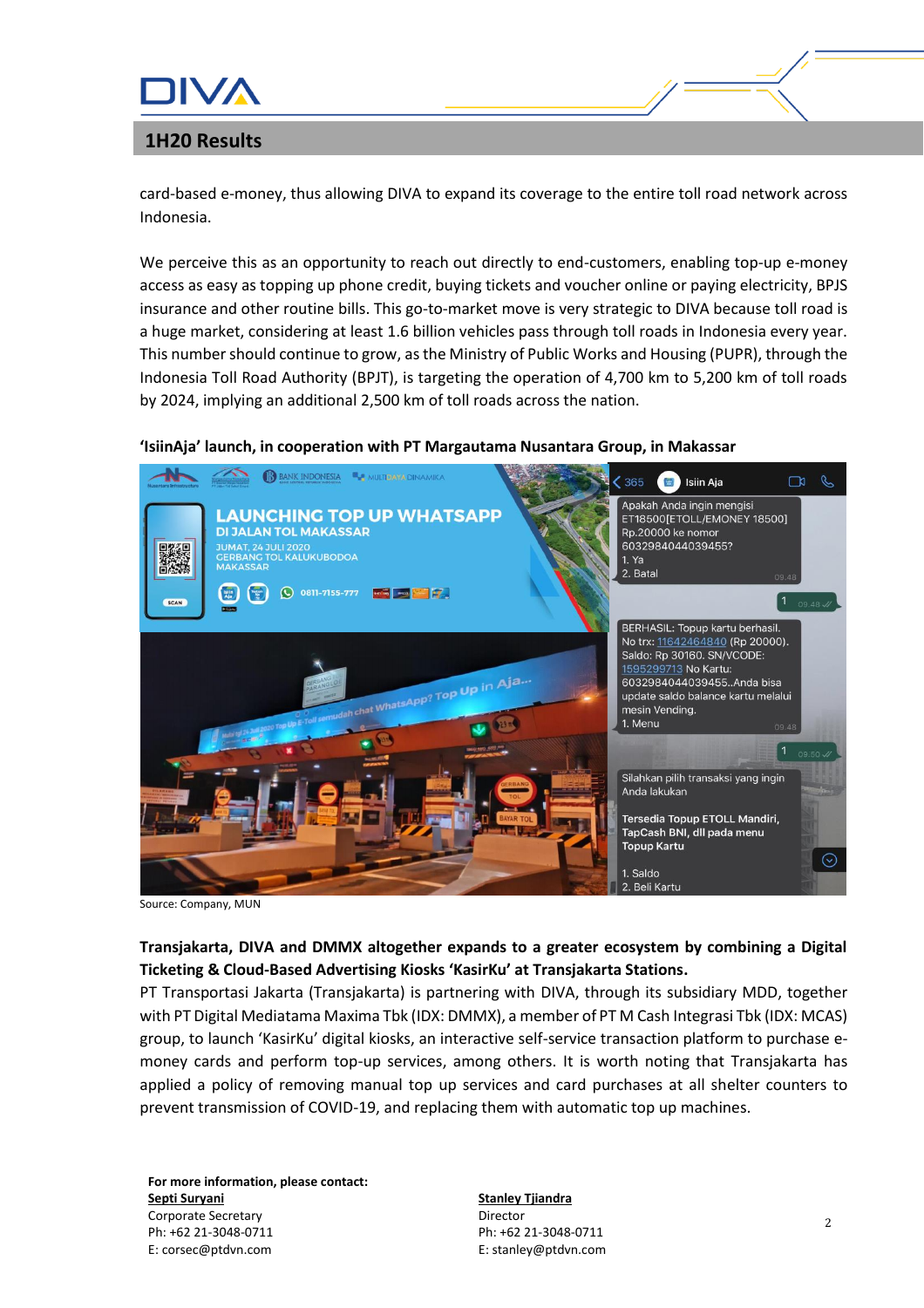

MDD target is to install 'KasirKu' at 236 points of TransJakarta bus stations in the next month. MDD and Transjakarta will continue to develop this collaboration, both in terms of 'KasirKu' deployment and other breakthrough initiatives aimed at improving the commute experience for Transjakarta passengers. Among the many features provided by "Kasirku' are:

- 1. E-money card balance check
- 2. E-money card top-up
- 3. E-money card balance update
- 4. E-money starter card purchase
- 5. E-money starter card purchase and top-up via WhatsApp or IsiinAja applications
- 6. Phone credit and electricity token purchases
- 7. Electricity, BPJS insurance and other routine bill payments

'KasirKu' machines also come equipped with DMMX's cloud-based advertising infrastructures, hence providing additional value-added experience to Transjakarta daily passengers which could reach up to 1 million per day. This is an attractive avenue for companies to market their products to TransJakarta users. Meanwhile, the collaboration also aims to optimize the usage of digital services, specifically payments and transactions in order to maintain physical distancing and direct human-to-human interaction for the daily commute.

### **KasirKu Digital Ticketing and Cloud Based Advertising kiosk at Transjakarta shelter**



Source: Company

### **Catalysts in the next quarters**

- New revenue stream from advertising
- Potential implementation of 'IsiinAja' to other toll roads across Indonesia
- Potential implementation of 'KasirKu' to other public service facilities, i.e MRT, train stations, etc.
- Relaxation of LSRR to improve merchant acquisition activities and transaction ticket size
- Synergy with Kejora ecosystem, particularly in the logistic and payment space
- Payment solutions for modern retailers
- Lower withholding tax rate, from previously 25%, to 22% in 2020-2021 and 20% in 2022

**For more information, please contact: Septi Suryani** Corporate Secretary Ph: +62 21-3048-0711 E: corsec@ptdvn.com

**Stanley Tjiandra** Director Ph: +62 21-3048-0711 E: stanley@ptdvn.com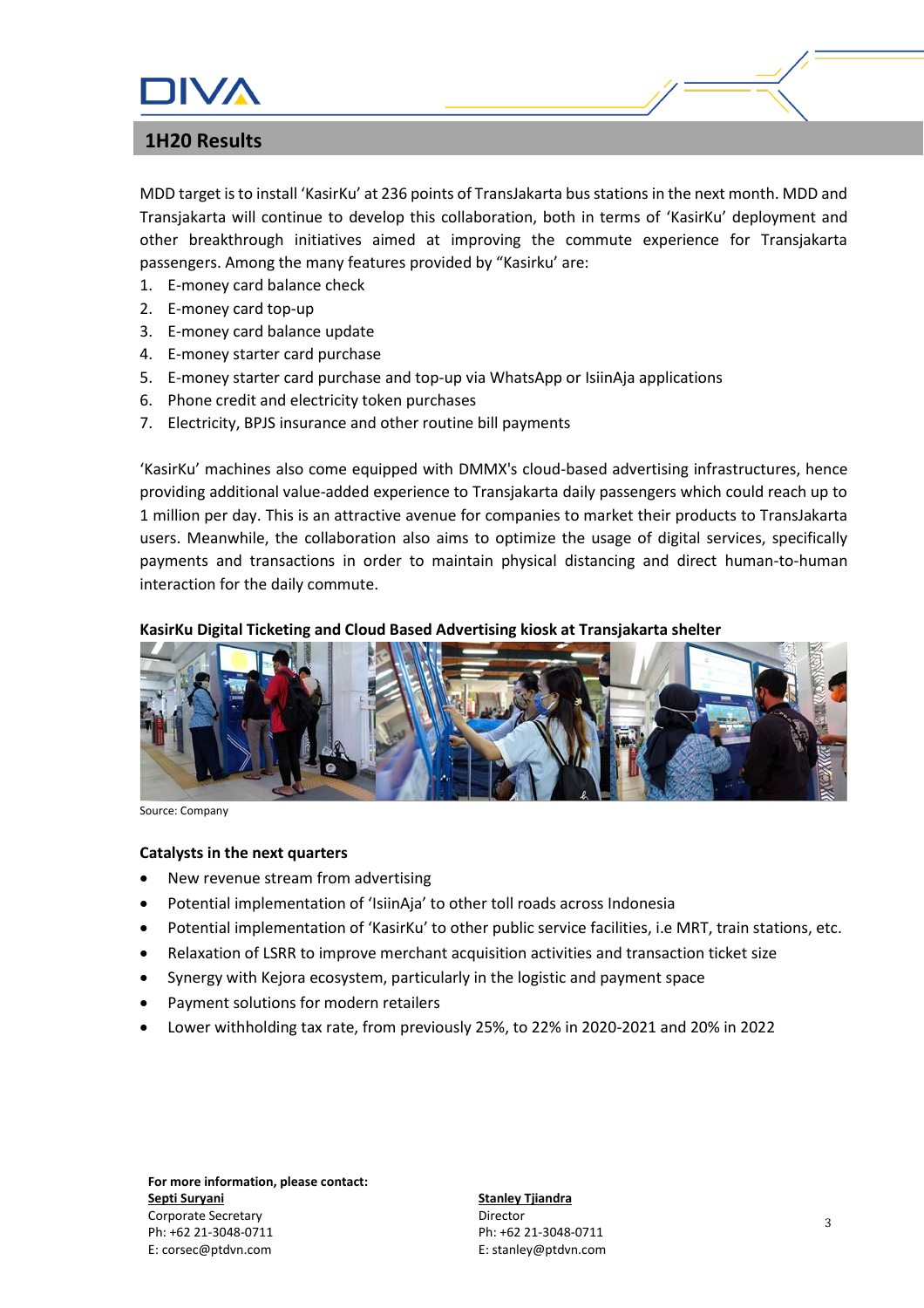

# **FINANCIAL HIGHLIGHTS**

### **(Expressed in Billion Rupiah, Unless Otherwise Stated)**

| <b>Income Statement</b>  | 1H19    | 1H20    | %YoY   |
|--------------------------|---------|---------|--------|
| Revenue                  | 1,697.2 | 1,780.6 | 4.9    |
| <b>Gross Profit</b>      | 47.1    | 48.5    | 2.9    |
| EBITDA                   | 18.5    | 19.9    | 7.5    |
| <b>Operating Profit</b>  | 16.6    | 15.9    | (4.0)  |
| Net Income <sup>*†</sup> | 40.1    | 16.9    | (57.8) |
| Core Profit*             | 12.2    | 13.7    | 12.8   |

*\*Attributable to the Owners of the Company*

ⴕ *The decline in 1Q20 net income was mainly due to extraordinary one-time gain of non-core item (gain on other investments) in 2019*

| <b>Financial Position</b>              | 2019    | 1H20    | %YTD   |
|----------------------------------------|---------|---------|--------|
| Asset                                  | 1,088.0 | 1,069.9 | (1.7)  |
| Liabilities                            | 263.6   | 238.0   | (9.7)  |
| Equity                                 | 824.4   | 831.8   | 0.9    |
|                                        |         |         |        |
| <b>Revenues</b>                        | 1H19    | 1H20    | %YoY   |
| <b>Digital Products &amp; Services</b> | 1,606.6 | 1,761.8 | 9.7    |
| Tour & Travel                          | 86.9    | 16.7    | (80.8) |
| <b>Digital Financial Services</b>      | 3.7     | 2.1     | (43.3) |
| <b>Total Revenues</b>                  | 1,697.2 | 1,780.6 | 4.9    |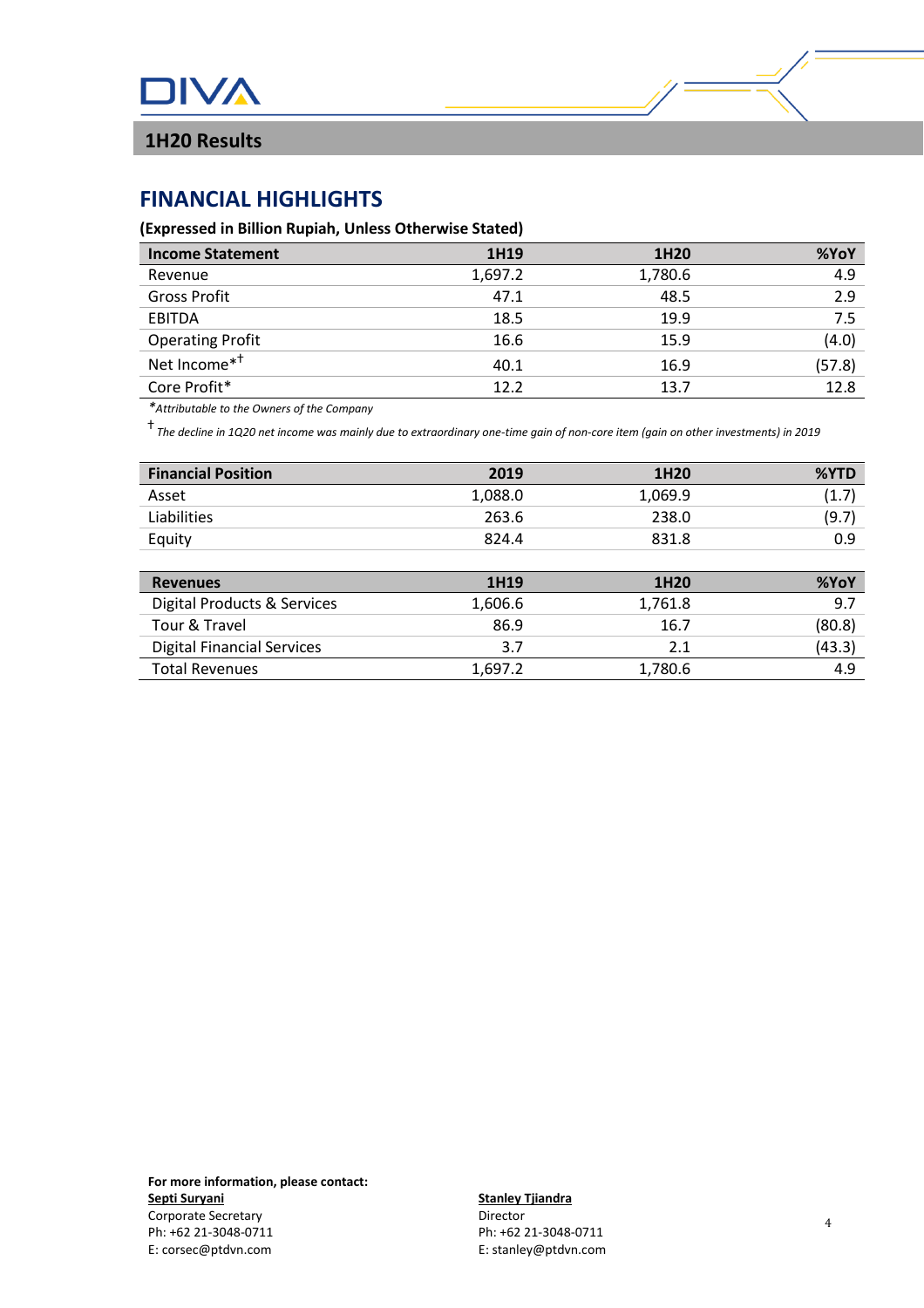### **PT DISTRIBUSI VOUCHER NUSANTARA Tbk DAN ENTITAS ANAKNYA LAPORAN POSISI KEUANGAN KONSOLIDASIAN INTERIM Tanggal 30 Juni 2020 (Tidak Diaudit) (Disajikan dalam Rupiah, kecuali dinyatakan lain)**

### *PT DISTRIBUSI VOUCHER NUSANTARA Tbk AND ITS SUBSIDIARIES INTERIM CONSOLIDATED STATEMENT OF FINANCIAL POSITION As of June 30, 2020 (Unaudited) (Expressed in Rupiah, unless otherwise stated)*

|                                 | 30 Juni 2020/<br>June 30, 2020 | Catatan/<br><b>Notes</b> | 31 Desember 2019/<br>December 31, 2019 |                                     |
|---------------------------------|--------------------------------|--------------------------|----------------------------------------|-------------------------------------|
| <b>ASET</b>                     |                                |                          |                                        | <b>ASSETS</b>                       |
| <b>ASET LANCAR</b>              |                                |                          |                                        | <b>CURRENT ASSETS</b>               |
| Kas dan setara kas              | 193.441.579.428                | 2d, 2s, 5, 35            | 220.462.755.351                        | Cash and cash equivalents           |
| Investasi lainnya               | 87.854.421.700                 | 2s, 6, 35                | 244.936.169.500                        | Other investments                   |
| Piutang usaha                   |                                | 2s, 7, 17, 35            |                                        | Trade receivables                   |
| Pihak ketiga                    | 46.702.944.662                 |                          | 37.212.082.026                         | Third parties                       |
| Pihak berelasi                  | 102.839.853.268                | 2e, 8a                   | 156.812.064.736                        | <b>Related parties</b>              |
| Piutang lain-lain               |                                | 2s, 35                   |                                        | Other receivables                   |
| Pihak ketiga                    | 1.877.143.691                  |                          | 1.009.978.270                          | Third parties                       |
| Pihak berelasi                  |                                | 2e,8b                    | 3.275.527.945                          | <b>Related parties</b>              |
| Persediaan                      | 164.375.748.951                | 2f, 9, 17, 30            | 115.257.937.527                        | Inventories                         |
| Uang muka dan                   |                                |                          |                                        | Advances and                        |
| beban dibayar di muka           | 116.482.273.309                | 2g, 10                   | 88.067.636.238                         | prepaid expenses                    |
| Pajak dibayar di muka           | 1.326.592.200                  | 2q,20a                   | 2.294.437.993                          | Prepaid taxes                       |
| Piutang pihak ketiga            | 16.851.000.000                 | 2s, 11, 35               | 23.376.000.000                         | Due from third parties              |
| Piutang pihak berelasi -        |                                |                          |                                        |                                     |
| jangka pendek                   | 185.922.740.900                | 2e, 2s, 8c, 35           | 20.565.954.155                         | Short-term due from related parties |
| Deposito yang                   |                                | 2d, 2s, 12,              |                                        |                                     |
| dibatasi penggunaannya          | 12.456.983.750                 | 17,35                    | 42.339.000.000                         | Restricted time deposits            |
| <b>Total Aset Lancar</b>        | 930.131.281.859                |                          | 955.609.543.741                        | <b>Total Current Assets</b>         |
| <b>ASET TIDAK LANCAR</b>        |                                |                          |                                        | <b>NONCURRENT ASSETS</b>            |
|                                 |                                | 2h, 2k,                  |                                        |                                     |
| Aset tetap - neto               | 62.176.834.600                 | 13,23,32                 | 64.952.500.184                         | Property and equipment - net        |
| Aset takberwujud - neto         | 954.843.214                    | 2k, 2l, 16, 32           | 1.039.508.929                          | Intangible assets - net             |
| Investasi pada entitas asosiasi | 32.883.541.668                 | 2i, 14                   | 33.050.854.788                         | Investment in associates            |
| Investasi saham                 | 8.036.091.400                  | 2j, 2s, 15, 35           | 5.174.800.000                          | Investment in shares                |
| Piutang pihak berelasi -        |                                |                          |                                        |                                     |
| jangka panjang                  | 26.847.615.611                 | 2e, 2s, 8c, 35           | 20.597.555.428                         | Long-term due from related party    |
| Aset pajak tangguhan            | 930.669.198                    | 2q,20e                   | 812.385.702                            | Deferred tax assets                 |
| Taksiran tagihan pajak          | 1.067.223.685                  | 2q,20d                   |                                        | Claim for tax refund                |
| Goodwill                        | 6.098.739.878                  | 2v,4                     | 6.098.739.878                          | Goodwilll                           |
| Aset tidak lancar lainnya       | 730.725.289                    |                          | 626.135.289                            | Other noncurrent assets             |
| <b>Total Aset Tidak Lancar</b>  | 139.726.284.543                |                          | 132.352.480.198                        | <b>Total Noncurrent Assets</b>      |
| <b>TOTAL ASET</b>               | 1.069.857.566.402              |                          | 1.087.962.023.939                      | <b>TOTAL ASSETS</b>                 |

Catatan atas laporan keuangan konsolidasian terlampir merupakan bagian yang tidak terpisahkan dari laporan keuangan konsolidasian secara keseluruhan.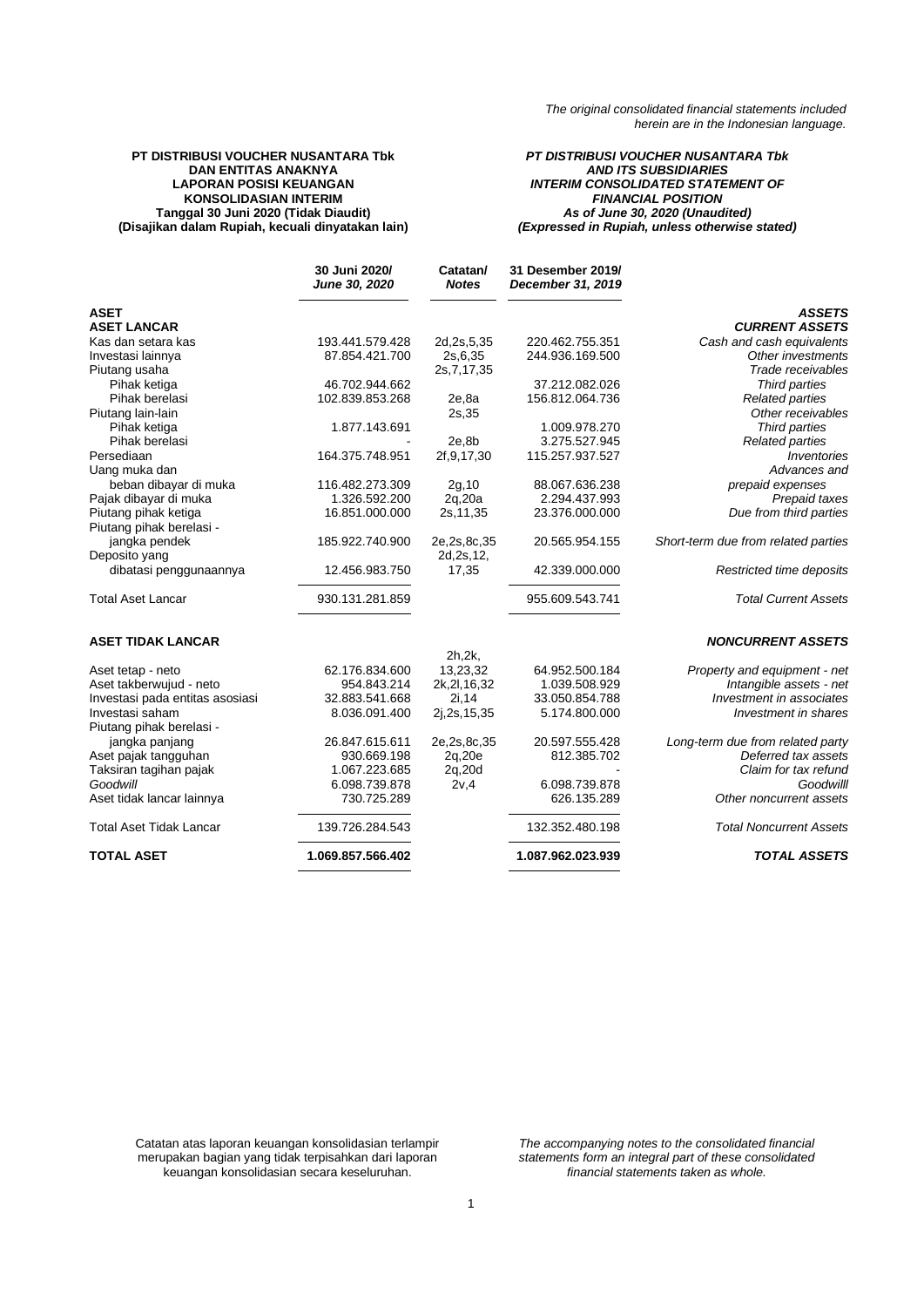### **PT DISTRIBUSI VOUCHER NUSANTARA Tbk DAN ENTITAS ANAKNYA LAPORAN POSISI KEUANGAN KONSOLIDASIAN INTERIM Tanggal 30 Juni 2020 (Tidak Diaudit) (Disajikan dalam Rupiah, kecuali dinyatakan lain)**

*PT DISTRIBUSI VOUCHER NUSANTARA Tbk AND ITS SUBSIDIARIES INTERIM CONSOLIDATED STATEMENT OF FINANCIAL POSITION As of June 30, 2020 (Unaudited) (Expressed in Rupiah, unless otherwise stated)*

|                                                               | 30 Juni 2020/<br>June 30, 2020 | Catatan/<br><b>Notes</b> | 31 Desember 2019/<br>December 31, 2019 |                                                  |
|---------------------------------------------------------------|--------------------------------|--------------------------|----------------------------------------|--------------------------------------------------|
| <b>LIABILITAS</b><br><b>LIABILITAS JANGKA PENDEK</b>          |                                |                          |                                        | <b>LIABILITIES</b><br><b>CURRENT LIABILITIES</b> |
|                                                               |                                | 2s, 7, 8j, 9, 12,        |                                        |                                                  |
| Utang bank jangka pendek                                      | 123.837.712.242                | 17,33,35                 | 143.232.141.178                        | Short-term bank loans                            |
| Utang usaha                                                   |                                | 2s, 18, 35               |                                        | Trade payables                                   |
| Pihak ketiga                                                  | 18.402.633.484                 |                          | 11.874.472.501                         | Third parties                                    |
| Pihak berelasi                                                | 7.043.557.782                  | 2e,8d                    | 6.896.566.576                          | <b>Related parties</b>                           |
| Utang lain-lain                                               |                                | 2s, 35                   |                                        | Other payables                                   |
| Pihak ketiga                                                  | 70.083.539                     |                          | 323.650.045                            | Third parties                                    |
| Pihak berelasi                                                | 23.373.051                     | 2e.8e                    | 173.971.600                            | <b>Related parties</b>                           |
| Beban masih harus dibayar                                     | 804.969.805                    | 2s, 19, 35               | 724.169.147                            | Accrued expenses                                 |
| Utang pajak                                                   | 2.806.041.060                  | 2q,20b                   | 6.914.855.063                          | Taxes payable                                    |
| Uang muka penjualan                                           | 5.247.813.502                  | 20,21                    | 4.805.723.102                          | Advances from customers                          |
| Utang pihak berelasi                                          | 42.396.424.081                 | 2e, 2s, 8f, 35           | 47.646.453.398                         | Due to related parties                           |
| Bagian liabilitas jangka panjang                              |                                | 2s, 33, 35               |                                        |                                                  |
| yang jatuh tempo                                              |                                |                          |                                        | Current maturities of                            |
| dalam waktu satu tahun:                                       |                                |                          |                                        | long-term liabilities:                           |
| Utang bank jangka panjang                                     | 7.554.000.000                  | 22                       | 7.554.000.000                          | Long-term bank loan                              |
| Utang pembiayaan                                              | 676.567.539                    | 13,23                    | 732.770.621                            | Financing payables                               |
|                                                               |                                |                          |                                        |                                                  |
| Total Liabilitas Jangka Pendek                                | 208.863.176.085                |                          | 230.878.773.231                        | <b>Total Current Liabilities</b>                 |
| <b>LIABILITAS JANGKA PANJANG</b><br>Liabilitas jangka panjang |                                | 2s, 33, 35               |                                        | <b>NONCURRENT LIABILITIES</b>                    |
| setelah dikurangi                                             |                                |                          |                                        |                                                  |
| bagian yang jatuh tempo                                       |                                |                          |                                        | Long-term liabilities -                          |
| dalam waktu satu tahun:                                       |                                |                          |                                        | net of current maturities:                       |
| Utang bank jangka panjang                                     | 25.180.000.000                 | 22                       | 28.957.000.000                         | Long-term bank loan                              |
| Utang pembiayaan                                              | 172.660.907                    | 13,23                    | 477.412.069                            | Financing payables                               |
| Liabilitas imbalan kerja                                      | 3.803.833.392                  | 2n, 24, 32               | 3.266.181.130                          | Employee benefits liabilities                    |
| Total Liabilitas Jangka Panjang                               | 29.156.494.299                 |                          | 32.700.593.199                         | <b>Total Noncurrent Liabilities</b>              |
| <b>TOTAL LIABILITAS</b>                                       | 238.019.670.384                |                          | 263.579.366.430                        | <b>TOTAL LIABILITIES</b>                         |

Catatan atas laporan keuangan konsolidasian terlampir merupakan bagian yang tidak terpisahkan dari laporan keuangan konsolidasian secara keseluruhan.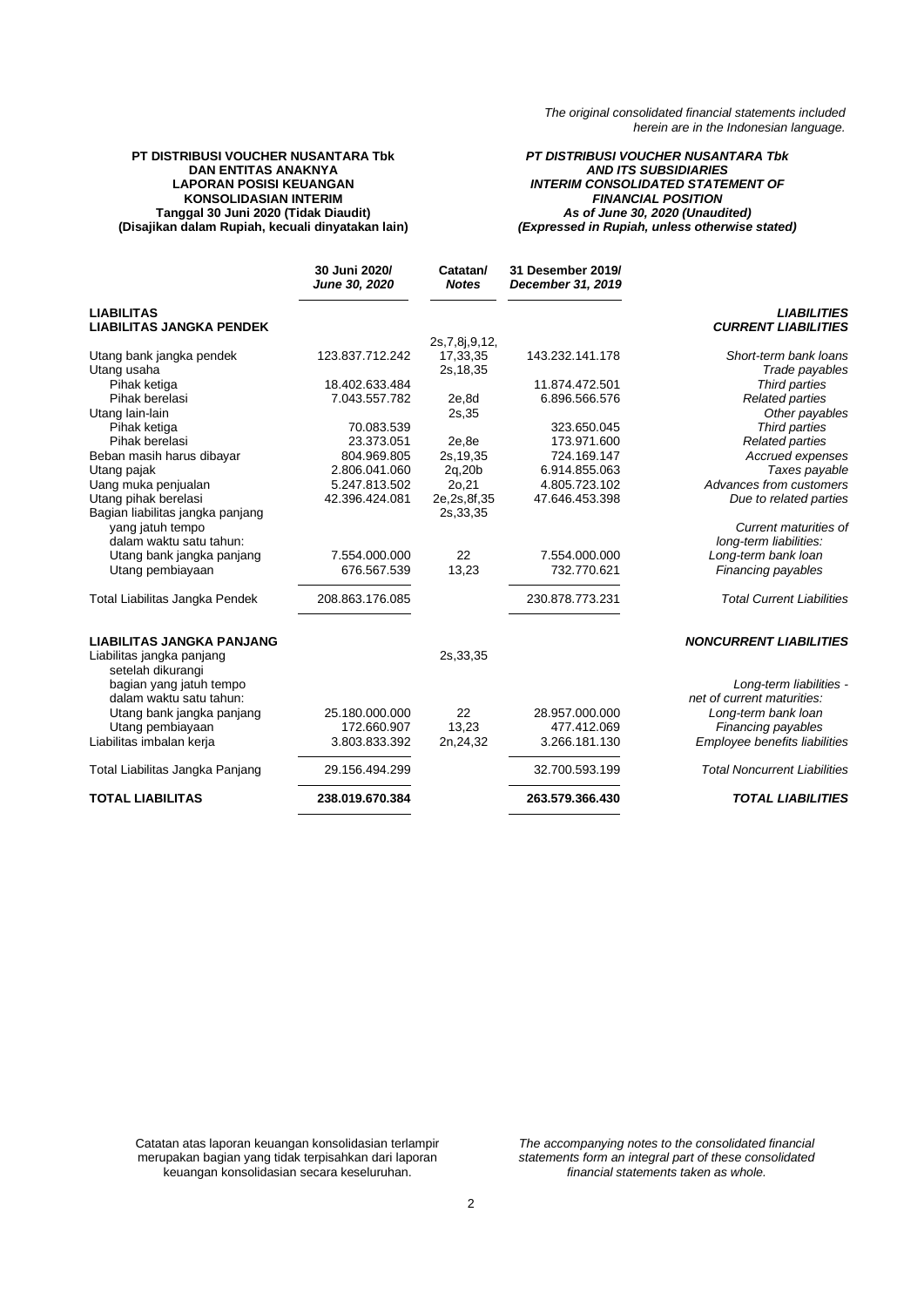### **PT DISTRIBUSI VOUCHER NUSANTARA Tbk DAN ENTITAS ANAKNYA LAPORAN POSISI KEUANGAN KONSOLIDASIAN INTERIM Tanggal 30 Juni 2020 (Tidak Diaudit) (Disajikan dalam Rupiah, kecuali dinyatakan lain)**

*PT DISTRIBUSI VOUCHER NUSANTARA Tbk AND ITS SUBSIDIARIES INTERIM CONSOLIDATED STATEMENT OF FINANCIAL POSITION As of June 30, 2020 (Unaudited) (Expressed in Rupiah, unless otherwise stated)*

|                                               | 30 Juni 2020/<br>June 30, 2020 | Catatan/<br><b>Notes</b> | 31 Desember 2019/<br>December 31, 2019 |                                               |
|-----------------------------------------------|--------------------------------|--------------------------|----------------------------------------|-----------------------------------------------|
| <b>EKUITAS</b>                                |                                |                          |                                        | <b>EQUITY</b>                                 |
| Ekuitas yang dapat diatribusikan              |                                |                          |                                        | Equity attributable to                        |
| kepada Pemilik Entitas Induk                  |                                |                          |                                        | <b>Owners of the Company</b>                  |
| Modal saham - nilai nominal                   |                                |                          |                                        | Share capital - par value                     |
| Rp 100 per saham                              |                                |                          |                                        | Rp 100 per share                              |
| Modal dasar -                                 |                                |                          |                                        | Authorized capital -                          |
| 2.000.000.000 saham                           |                                |                          |                                        | 2,000,000,000 shares                          |
| Modal ditempatkan                             |                                |                          |                                        | Issued and                                    |
| dan disetor penuh -                           |                                |                          |                                        | fully paid capital -                          |
| 714.285.700 saham                             | 71.428.570.000                 | 25                       | 71.428.570.000                         | 714,285,700 shares                            |
| Saham treasuri                                | (8.828.690.000)                | 2x                       |                                        | Treasury stock                                |
| Tambahan modal disetor                        | 592.674.751.173                | 2u, 2x, 26               | 592.674.751.173                        | Additional paid-in capital                    |
| Selisih atas transaksi                        |                                |                          |                                        | Differences in value of transactions          |
| dengan pihak nonpengendali                    | 1.959.079.763                  | 2c                       | 1.959.079.763                          | with noncontrolling interests                 |
| Penghasilan komprehensif lain                 | 236.203.006                    |                          | 177.920.246                            | Other comprehensive income                    |
| Saldo laba<br>Telah ditentukan                |                                |                          |                                        | Retained earnings                             |
|                                               |                                | 27                       | 300.000.000                            |                                               |
| penggunaannya<br>Belum ditentukan             | 300.000.000                    |                          |                                        | Appropriated                                  |
|                                               |                                |                          |                                        |                                               |
| penggunaannya                                 | 130.905.227.797                |                          | 113.989.490.037                        | Unappropriated                                |
| <b>Total ekuitas</b>                          |                                |                          |                                        |                                               |
| yang dapat diatribusikan                      |                                |                          |                                        | Total equity attributable to                  |
| kepada Pemilik Entitas Induk                  | 788.675.141.739                |                          | 780.529.811.219                        | <b>Owners of the Company</b>                  |
| Kepentingan nonpengendali                     | 43.162.754.279                 | 2c,28                    | 43.852.846.290                         | Noncontrolling interests                      |
| <b>TOTAL EKUITAS</b>                          | 831.837.896.018                |                          | 824.382.657.509                        | <b>TOTAL EQUITY</b>                           |
| <b>TOTAL LIABILITAS</b><br><b>DAN EKUITAS</b> | 1.069.857.566.402              |                          | 1.087.962.023.939                      | <b>TOTAL LIABILITIES</b><br><b>AND EQUITY</b> |
|                                               |                                |                          |                                        |                                               |

Catatan atas laporan keuangan konsolidasian terlampir merupakan bagian yang tidak terpisahkan dari laporan keuangan konsolidasian secara keseluruhan.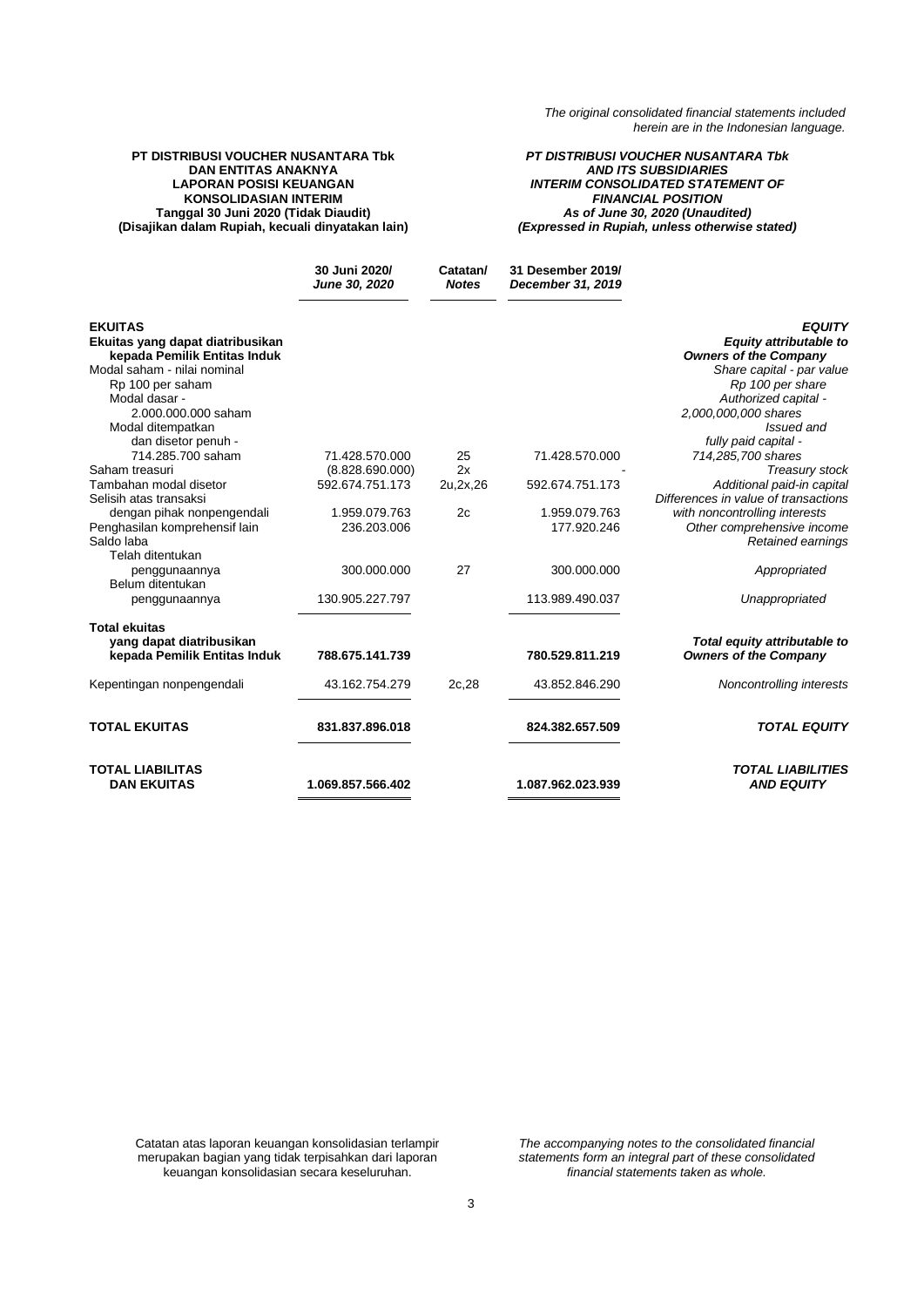#### **PT DISTRIBUSI VOUCHER NUSANTARA Tbk DAN ENTITAS ANAKNYA LAPORAN LABA RUGI DAN PENGHASILAN KOMPREHENSIF LAIN KONSOLIDASIAN INTERIM Periode Enam Bulan yang Berakhir Pada Tanggal 30 Juni 2020 (Tidak Diaudit) (Disajikan dalam Rupiah, kecuali dinyatakan lain)**

*PT DISTRIBUSI VOUCHER NUSANTARA Tbk AND ITS SUBSIDIARIES INTERIM CONSOLIDATED STATEMENT OF PROFIT OR LOSS AND OTHER COMPREHENSIVE INCOME For The Six Month Period Ended June 30, 2020 (Unaudited) (Expressed in Rupiah, unless otherwise stated)*

|                                                       | 30 Juni 2020/<br>June 30, 2020 | Catatan/<br><b>Notes</b> | 30 Juni 2019/<br>June 30, 2019 |                                                   |
|-------------------------------------------------------|--------------------------------|--------------------------|--------------------------------|---------------------------------------------------|
| <b>PENJUALAN NETO</b>                                 | 1.780.576.331.456              | 2e, 2o, 8g, 29           | 1.697.187.693.386              | <b>NET SALES</b>                                  |
| <b>BEBAN POKOK PENJUALAN</b>                          | 1.732.065.807.063              | 2e, 2o,<br>8h, 9, 30     | 1.650.039.691.536              | <b>COST OF GOODS SOLD</b>                         |
| <b>LABA KOTOR</b>                                     | 48.510.524.393                 |                          | 47.148.001.850                 | <b>GROSS PROFIT</b>                               |
| <b>BEBAN USAHA</b>                                    |                                | 2 <sub>0</sub>           |                                | <b>OPERATING EXPENSES</b>                         |
| Beban penjualan<br>Beban umum dan                     | 3.148.806.279                  | 31<br>8i, 13,            | 5.415.653.124                  | Selling expenses<br>General and                   |
| administrasi                                          | 29.463.642.240                 | 16,24,32                 | 25.178.566.381                 | administrative expenses                           |
| <b>Total Beban Usaha</b>                              | 32.612.448.519                 |                          | 30.594.219.505                 | <b>Total Operating Expenses</b>                   |
| <b>LABA USAHA</b>                                     | 15.898.075.874                 |                          | 16.553.782.345                 | <b>OPERATING INCOME</b>                           |
| <b>PENGHASILAN (BEBAN)</b><br><b>LAIN-LAIN</b>        |                                | 2 <sub>o</sub>           |                                | <b>OTHER INCOME</b><br>(EXPENSES)                 |
| Keuntungan investasi lainnya                          | 7.127.817.900                  | 6                        | 24.109.665.000                 | Gain on other investments                         |
| Pendapatan bunga                                      | 2.805.985.484                  | 5,12,8k                  | 9.189.537.546                  | Interest income                                   |
| Pendapatan sewa                                       | 957.917.076                    | 2e,2m                    |                                | Rent income                                       |
| Bagian atas laba neto                                 |                                |                          |                                |                                                   |
| entitas asosiasi                                      | (204.813.120)                  | 14                       | 22.373.988                     | Share in net income of associates                 |
| Beban keuangan                                        | (7.120.972.541)                | 17,22,23,33              | (3.910.697.669)                | Financial charge                                  |
| Lain-lain - neto                                      | (533.526.293)                  |                          | (680.832.362)                  | Others - net                                      |
| <b>Total Penghasilan</b>                              |                                |                          |                                |                                                   |
| Lain-Lain - Neto                                      | 3.032.408.506                  |                          | 28.730.046.503                 | <b>Total Other Income - Net</b>                   |
| <b>LABA SEBELUM</b><br><b>BEBAN PAJAK PENGHASILAN</b> | 18.930.484.380                 |                          | 45.283.828.848                 | <b>INCOME BEFORE</b><br><b>INCOME TAX EXPENSE</b> |
| <b>BEBAN PAJAK PENGHASILAN</b>                        | 2.734.102.986                  | 2q,20c                   | 3.987.803.947                  | <b>INCOME TAX EXPENSE</b>                         |
| <b>LABA NETO PERIODE BERJALAN</b>                     | 16.196.381.394                 |                          | 41.296.024.901                 | <b>NET INCOME FOR THE PERIOD</b>                  |

Catatan atas laporan keuangan konsolidasian terlampir merupakan bagian yang tidak terpisahkan dari laporan keuangan konsolidasian secara keseluruhan.